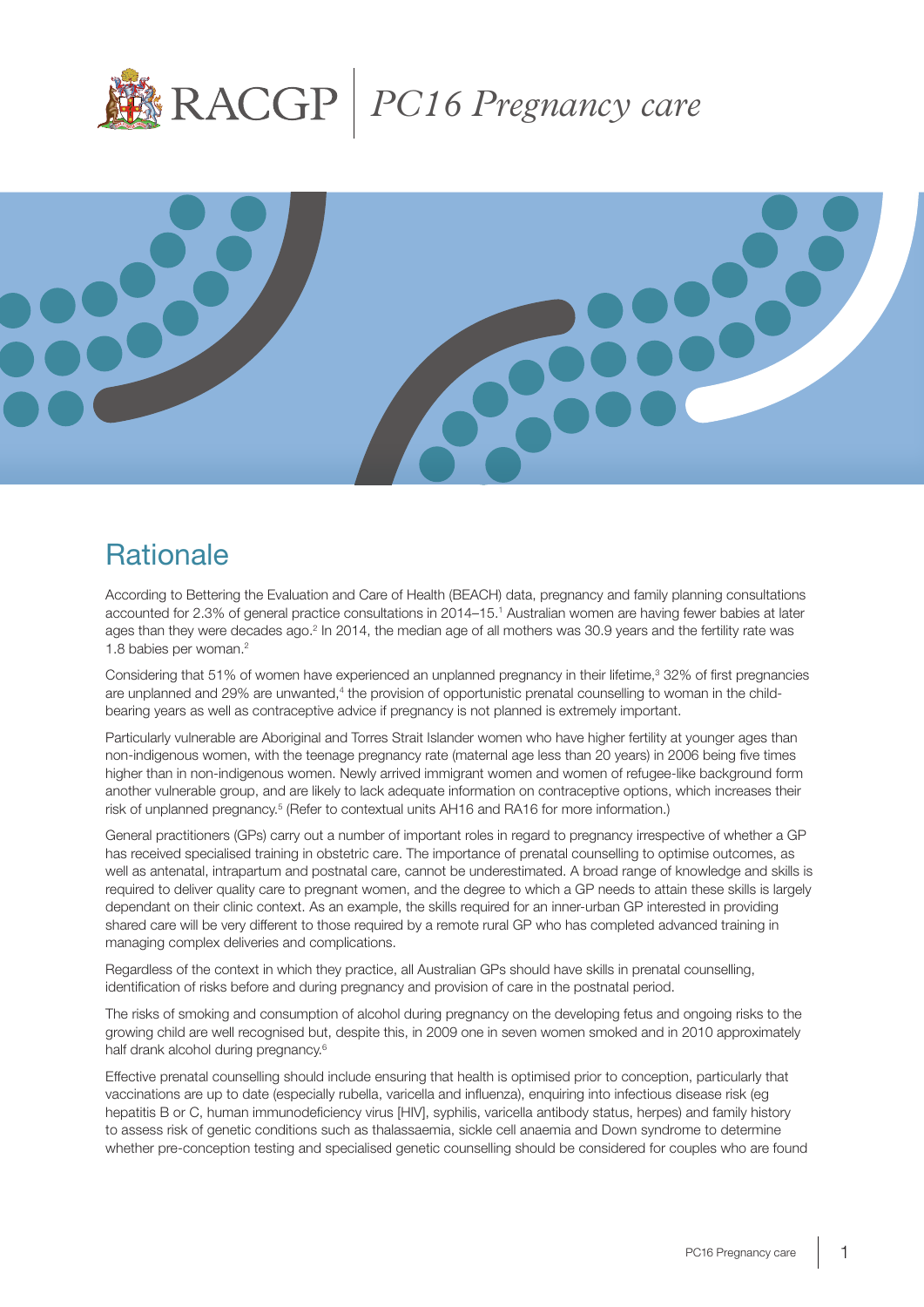to be carriers. Assessment of psychosocial risk factors, diet (particularly regarding folate supplementation), exercise, substance use, chronic disease (eg epilepsy, diabetes, inflammatory bowel disease) and medication risks, particularly in regards to category C, D and X medications (eg isotretinoin, sodium valproate, warfarin). Risks for future exposure to TORCH infections (toxoplasmosis; other infections, including listeria and parvovirus [particularly for healthcare and childcare workers]; rubella; CMV; and herpes) should also be assessed to ensure that women and their partners are well informed.<sup>7</sup>

GPs in Australia can provide a broad spectrum of care in the antenatal, intrapartum and postnatal periods, depending on the context in which they work. In 2011, the Royal Australian and New Zealand College of Obstetricians and Gynaecologists (RANZCOG) in conjunction with The Royal Australian College of General Practitioners (RACGP) and the Australian College of Rural and Remote Medicine (ACRRM) revised the suite of women's health qualifications available to cater for these different contexts. $8-10$  These qualifications include:

- Certificate in Women's Health (CWH) to facilitate the provision of high-quality office-based obstetric and gynaecological care
- Diploma of the Royal Australian and New Zealand College of Obstetrics and Gynaecologists (DRANZCOG), which includes management of uncomplicated labour and basic gynaecological procedures (such as termination of pregnancy)
- Advanced DRANZCOG a more complex, procedure-based qualification that includes management of complicated labour including caesarean section, gynaecological procedures such as basic laparotomy and hysteroscopy, and training in first trimester and late pregnancy ultrasound.

Refer to the RANZCOG website for a detailed outline of knowledge and skills required for attainment of these qualifications (www.ranzcog.edu.au/curriculum-training-handbook/certificate-a-diploma-curriculum-a-traininghandbook.html).

GPs often play an important role in providing antenatal care. There are a variety of models in which GPs can provide this care, depending on the skills and qualifications that they have. Diagnosis and appropriate management of early pregnancy and its complications is an important role for all GPs. Developing skills to enable stratification of risk, offer effective counselling and organise appropriate testing and referral are essential components of this.<sup>11,12</sup> Provision of shared care or being the primary care provider to pregnant women obviously incorporate different sets of knowledge and skills. As is the case with all aspects of general practice, having a clear awareness of limitations of skills and knowledge and understanding when referral onto an obstetrician or neonatal paediatrician is required is an essential part of this skill set. Some of the skills and knowledge expected for the different levels of antenatal and intrapartum care appropriate to the clinical context of the GP can be found in the RANZCOG links provided in the 'Useful pregnancy care resources and tools' section below.

Regardless of the level of training a GP has in antenatal care, all GPs should have the ability to recognise red flags in pregnancy that highlight the need for further investigation, review and/or management, such as pregnancy-induced hypertension, gestational diabetes, vaginal bleeding (with the need for consideration of anti-D in rhesus-negative women to optimise the health of the woman and her unborn baby), babies small for gestational age, ultrasounddetected abnormalities and premature labour.

The postnatal period can be a very vulnerable time for women and their families as they adjust to the changes that a newborn baby brings. Regular review during this time as well as working in effective collaboration with other health providers such as maternal and child health nurses, lactation consultants, paediatricians and obstetricians optimises outcomes. Provision of screening for depression, and support to assist with continuation of breastfeeding where possible, are two important aspects of this care. In Australia, exclusive breastfeeding rates are approximately 90% at birth, but only two in five women exclusively breastfeed at four months.<sup>1</sup> Confidence in detecting and managing postnatal complications and conditions (eg mastitis, DVT, postnatal depression and psychosis) and in examining and managing new babies (as examples particularly identifying an unwell baby, hip dysplasia, tongue tie, nappy and other newborn skin rashes, and sleep difficulties) is also important to develop.

Identification of women who may be vulnerable to complications in pregnancy and in the postpartum period need to be identified early. Important groups of women who may have vulnerabilities that put them at risk during pregnancy include Aboriginal and Torres Strait Islander women, adolescents, individuals with chronic diseases (where control may need to be optimised prenatally and reviewed closely during and after pregnancy), women with disabilities (who may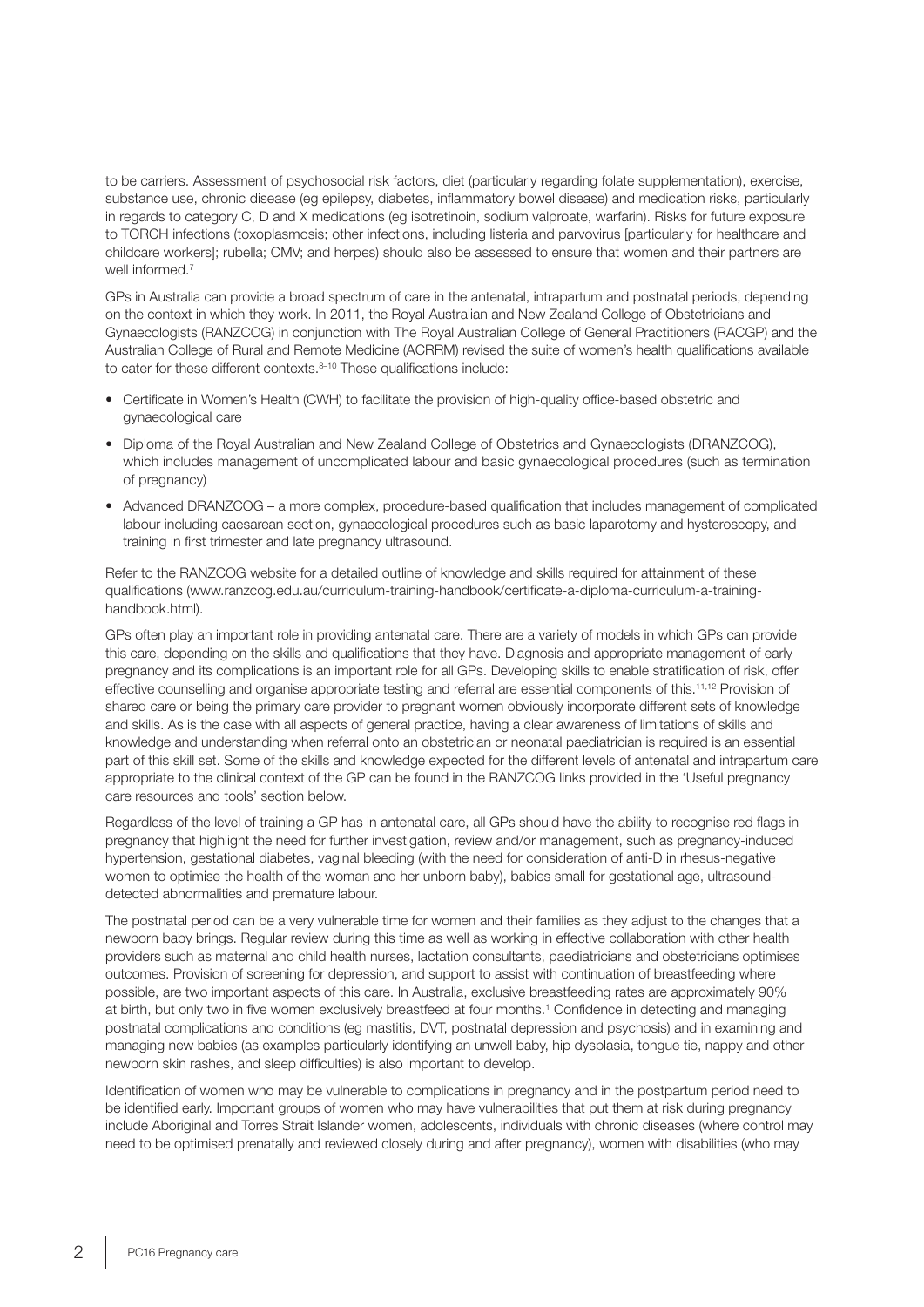face prejudice about their capacity to parent), women with limited social supports and increasing numbers of women in same-sex relationships who are choosing to have families need focused advice and care.<sup>13</sup>

Women of refugee-like backgrounds have recognised issues with accessing services and may be at risk of having had female genital mutilation/cutting (FGM/C). The sense of loss experienced by women of refugee-like backgrounds can be significantly enhanced during pregnancy. Many women are distressed at not being able to follow their traditional cultural practices at this time because they often come from cultures where supporting a new mother and raising children is a shared responsibility. Women often feel the absence of their relatives acutely at this time and are at higher risk of postnatal depression.14

It is important to identify whether a woman has had FGM/C and to assess the type and to refer appropriately to ascertain whether de-infibulation is required.15 Many women from refugee-like backgrounds come from countries where there are high fertility rates and poor access to antenatal and prenatal care. Consequently, pregnancy complications and fetal loss are not uncommon.16

For all women and their families, pregnancy is a time of significant physical and psychological change, and usually of great joy. But when complications arise, it can be a time of extreme sadness and trauma. Provision of high-quality general practice care and support during this time, with health promotion and education to help women make informed choices that will contribute to improved outcomes, is essential.

## Related contextual units

AH16 Aboriginal and Torres Strait Islander health

CY16 Children and young people's health

DB16 Individuals with disabilities

RA16 Refugee and asylum seeker health

RH16 Rural health

WH16 Women's health

## **References**

- 1. Britt H, Miller GC, Henderson J, et al. General practice activity in Australia 2014–15. General practice series no. 38. Sydney: Sydney University Press, 2015. Available at http://ses.library.usyd.edu.au/bitstream/2123/13765/4/9781743324530\_ONLINE.pdf [Accessed 22 February 2016].
- 2. Australian Bureau of Statistics. Births, Australia, 2014. ABS cat. no. 3301.0. Belconnen, ACT: ABS, 2015. Available at www.abs.gov.au/ ausstats/abs@.nsf/Latestproducts/3301.0Main%20Features12014?opendocument&tabname=Summary&prodno=3301.0&issue=2014 &num=&view= [Accessed 22 February 2016].
- 3. Marie Stopes International. Women, contraception and unplanned pregnancy. Melbourne: Marie Stopes International, 2008. Available at www.drmarie.org.au/wp-content/uploads/2015/02/Real-Choices-Key-Findings.pdf?1ece79 [Accessed 22 February 2016].
- 4. Weisberg E, Bateson D, Read C, Estoesta J, Lee C. Fertility control? Middle-aged Australian women's retrospective reports of their pregnancies. Aust N Z J Public Health 2008;32(4):390–92.
- 5. Multicultural Centre for Women's Health. Sexual and reproductive health data report 2010. Collingwood, Vic: MCWH, 2010. Available at www.mcwh.com.au/downloads/factsheets/SRH\_Data\_Report\_FINAL\_161210.pdf [Accessed 23 February 2016].
- 6. Australian Institute of Health and Welfare. A picture of Australia's children 2012. Canberra: AIHW, 2012. Available at www.aihw.gov.au/ WorkArea/DownloadAsset.aspx?id=10737423340 [Accessed 22 February 2016].
- 7. Royal Australian and New Zealand College of Obstetricians and Gynaecologists. Pre-pregnancy counselling. East Melbourne, Vic: RANZCOG, 2015. Available at www.ranzcog.edu.au/doc/pre-pregnancy-counselling.html [Accessed 23 February 2016].
- 8. Taylor J. The future of GP obstetrics: have we done enough? O&G Magazine 2013;15(3):36.
- 9. National Health and Medical Research Council. National guidance on collaborative maternity care. Canberra: NHMRC, 2010. Available at www.nhmrc.gov.au/guidelines-publications/cp124 [Accessed 24 February 2016].